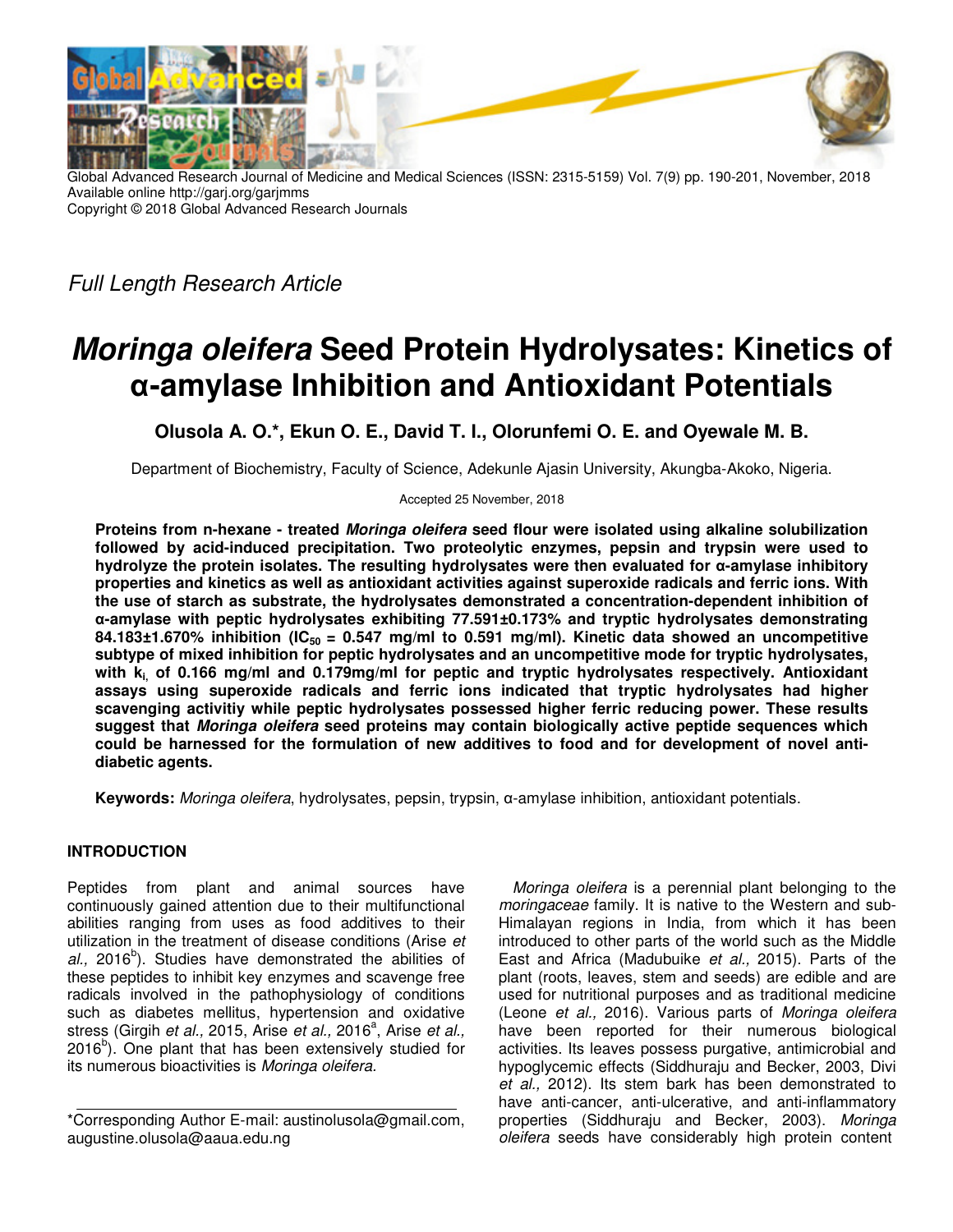(about 33-36% by weight) (Gopalakrishnan *et al.,* 2016, Mune Mune *et al.,* 2016). Amino acid analysis indicated that the seeds are a good source of essential amino acids (40% of total amino acid content) and it is especially rich in aspartic acid, glutamic acid, lysine and arginine (Okereke and Akaninwor, 2013). Solvent extracts of its seeds have been shown to possess antioxidant and antihypertensive activities (Anwar *et al.,* 2007).

 Diabetes mellitus (DM) is a disorder of the endocrine system, which occurs as a result of absence of insulin, impaired insulin function or both (Piero *et al.,* 2014). Its characteristic symptoms include chronic hyperglycemia associated with impairments in the regulation of carbohydrate, fat and protein metabolism. These cause a myriad of metabolic derangements resulting in multiple organ damage at later stages of the disease (Arise *et al.,* 2016<sup>b</sup>). Current therapeutic strategies are aimed at controlling blood glucose levels by lifestyle changes, infusion of exogenous insulin or modulating the activities of key enzymes involved either directly or indirectly in glucose metabolism. Key enzymes such as α-amylase, αglucosidase and dipeptidyl peptidase-4 are known pharmacologic targets for many hypoglycemic drugs (Yu et al., 2012, Arise et al., 2016<sup>b</sup>). However, most conventional chemotherapeutic strategies are expensive to procure and places an economic burden on patients. Also, many of these drugs are not without their deleterious side effects, causing eventual damage to vital organs such as liver and kidney (Wang, *et al.,* 2010, Liu, *et al.,* 2011).

Oxidative stress occurs due to imbalance between the systemic production of reactive oxygen species and the ability of the body to rapidly detoxify the reactive intermediates or to repair the resulting damage. Free radicals alter the normal redox state of cells and can cause deleterious effects by damaging cellular components such as lipids, DNA and proteins. (Chandra *et al.,* 2015). Diabetes mellitus has also been shown to be a cause and effect of oxidative stress, releasing free radicals leading to impairment of tissue function and their eventual damage in the long term (Rahimi-Madiseh *et al.,* 2016) and as such there is a growing need to identify newer, more effective, cost effective and considerably safer antioxidant agents and inhibitors of enzymes involved in diabetes mellitus from a number of natural materials (Wang, *et al.,* 2010, Liu, *et al.,* 2011). These include peptides and protein hydrolysates from a number of plant and animal sources in recent times (Yu *et al.,* 2012, Arise *et al.,* 2016<sup>b</sup>).

Despite several reports about the biofunctionalities of solvent extracts of different parts of *M. oleifera*, information concerning the antidiabetic potentials of protein hydrolysates of its seeds have been scarce and hence, the focus of this study is to evaluate the  $\alpha$ amylase inhibitory properties and kinetics as well as

antioxidant activities of hydrolysates obtained from *Moringa oleifera* seed proteins.

## **MATERIALS AND METHODS**

#### **Materials**

#### **Collection of M. oleifera Seeds**

*M. oleifera* seeds were collected from a farmstead in Akungba Akoko, Ondo State. They were identified and voucher samples were deposited at the Department of Plant Science and Biotechnology, Adekunle Ajasin University, Akungba Akoko.

#### **Chemicals and Reagents**

Enzymes: Pepsin (from porcine gastric mucosa), trypsin (from bovine pancreas), α-amylase (from *Saccharomyces cerevisiae*), were products of Kem Light Laboratories, Mumbai, India.

Other Reagents: Ascorbic acid, trichloroacetic acid (TCA), potassium ferricyanide, ferric chloride, pyrogallol, starch, maltose, ethylene diamine tetraacetic acid(EDTA). These were products of Sigma-Aldrich laboratories, Co-Artrim, United Kingdom. All chemicals and reagents used were of analytical grade.

## **Equipment**

Magnetic stirrer, soxhlet extractor, uv-visible spectrophotometer (Spectrumlab 752S), freeze drier, water bath and a bench centrifuge.

## **Methods**

#### **Isolation of M. Oleifera Seed Proteins**

The seeds were dried, pulverized and stored in an airtight container at  $4^{\circ}$ C. These were defatted using nhexane as according to the method described by Wani *et al.* (2011). The meal was extracted four times with nhexane (60–80 $^{\circ}$ C) using a meal/solvent ratio of 1:10 (w/v), after which it was dried at  $40^{\circ}$ C in a vacuum oven and ground again to obtain a fine powder, termed defatted seed meal, which was stored at -20 $^{\circ}$ C. The protein component of the defatted meal was extracted using the method described by Alashi *et al.* (2014). The defatted seed meal was suspended in 0.5 M NaOH pH 12.0 at a ratio of 1:10, and stirred for one hour to facilitate solubilization in alkali. The slurry was then centrifuged at 18°C and 3000 g for 10 min. Two additional extractions of the residue from the centrifugation process was carried out with the same volume of 0.1 M NaOH and the supernatants were pooled. The pH of the supernatant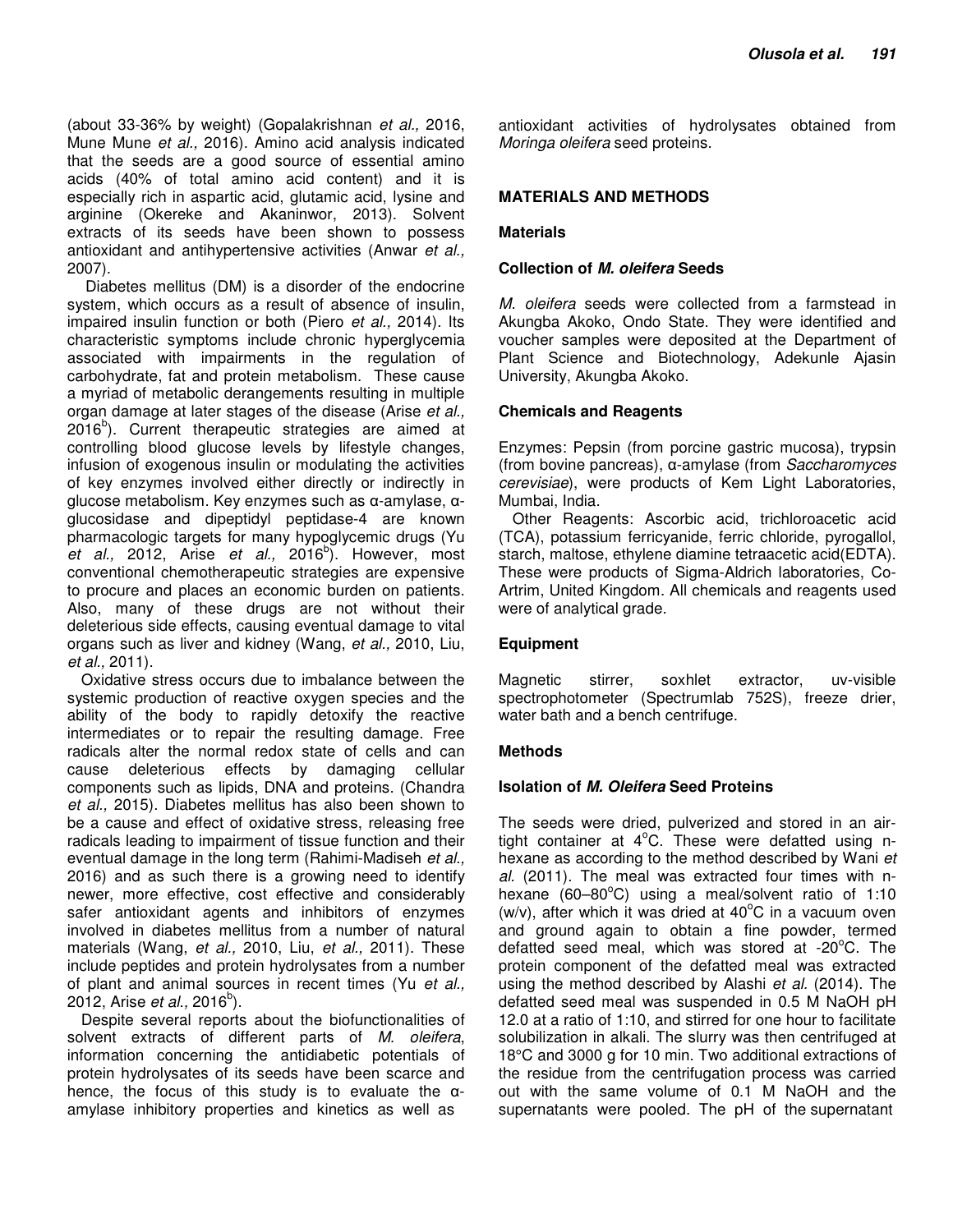was adjusted to pH 4.0 to facilitate acid-induced protein precipitation using 3 M HCl solution; the precipitate formed was recovered by centrifugation. The precipitate was washed with distilled water, adjusted to pH 7.0 using 0.1 M NaOH, freeze-dried and the protein isolate stored at -20°C until required for further analysis.

## **Preparation of M. oleifera Seed Protein Hydrolysates**

The protein isolate was hydrolyzed using the method described by Udenigwe *et al.* (2009) with slight modifications. The conditions for hydrolysis was specified for each enzyme in order to ensure optimal activity. Hydrolysis was carried out using each of pepsin (pH 2.2, 37ºC) and trypsin (pH 8.0, 37ºC). The protein isolate (5% w/v, based on the protein content of the isolate) was dissolved in the appropriate buffer (glycine buffer, pH 2.2 for pepsin and phosphate buffer, pH 8.0 for trypsin). The enzyme was added to the slurry at an enzyme-substrate ratio (E:S) of 2:100. Digestion was performed at the specified conditions for 8 hours with continuous stirring. The enzyme was inactivated by boiling in water bath (95–  $100^{\circ}$ C) for 15 min and undigested proteins were precipitated by adjusting the pH to 4.0 with 2M HCl/2M NaOH followed by centrifugation at 3500g for one hour. The supernatant containing target peptides were then collected. Protein content of samples was determined using biuret assay method of Gornall *et al*. (1949) with bovine serum albumin (BSA) as standard.

## **Determination of Degree of Hydrolysis**

Degree of hydrolysis (DH) was determined by calculating the percentage of soluble protein in 10% trichloroacetic acid (TCA) in relation to total protein content of the protein isolate according to the method described by Hoyle and Merritt (1994) with slight modifications. 1 ml of protein hydrolysate was added to 1 ml of 20% TCA to produce 10% TCA soluble material. The mixtures were left to stand for 30 minutes for precipitation, followed by centrifugation at 4000 g for 20 min. The supernatants were analyzed for protein content using Biuret method of Gornall *et al.* (1949) with bovine serum albumin (BSA) as standard. The degree of hydrolysis (DH) was computed as shown below:

## $DH = \frac{Soluble\ peptide\ in\ 10\% TCA\ (mg)}{Total\ protein\ content\ of\ isolate\ (mg)}$  $\times 100\%$

## **Determination of Peptide Yield**

The percentage peptide yield was determined using the method reported by Arise et al. (2016<sup>a</sup>). The peptide yields (%) was calculated as the ratio of peptide content of lyophilized hydrolysate to the protein content of unhydrolysed protein isolate.

## **Determination of α-amylase Inhibition**

An α-amylase-inhibitory assay was carried out according to the method of Bernfield (1951) and described by Arise et al. (2016<sup>b</sup>) with slight modifications. Briefly, 250 µL of hydrolysate (0.2 to 1.0 mg mL–1) was placed in test tubes and 250 µL of 20 mM sodium phosphate buffer (pH 6.9, with 6mM NaCl) containing α-amylase solution (0.5 mg/mL) added. The content of each tube was pre-incubated at 25 °C for 10 min, after which 250 µL of 1% starch solution in 20 mM sodium phosphate buffer (pH 6.9, with 6 mM NaCl) was added at timed intervals. The reaction mixtures was incubated at 25 °C for 10 min. The reaction was terminated by adding 250µL of 1% dinitrosalicylic acid (DNS) colour reagent and further incubated in boiling water for 5 min and cooled to room temperature. The content of each test tube was diluted with 5.0 mL distilled water and the absorbance measured at 540 nm. A control was prepared using the same procedure except that the hydrolysate was replaced with distilled water. The α-amylase-inhibitory activity was determined as shown:

% Inhibition =  $(Acontrol - Asample) / Acontrol \times 100$ .

The concentration of hydrolysate resulting in 50% inhibition of enzyme activity  $(IC_{50})$  was computed from a plot of percentage inhibition versus hydrolysate concentrations using GraphPad Prism version 6.0 (GraphPad Software, San Diego, CA, USA).

## **Determination of Kinetic Parameters of α-amylase Inhibition**

The kinetic study of α-amylase inhibition was conducted according to the modified method described by Ali *et al.* (2006). 250 µL of the hydrolysate was pre-incubated with 250 µL of αamylase solution for 10 min at 25 °C in a set of tubes. In another set of tubes, 0.5ml of phosphate buffer (pH 6.9) was also pre-incubated with 250 µL of α-amylase solution. Starch solution (250 µL) of increasing concentrations (0.2 - 1.0 mg mL–1) was added to both sets of reaction mixtures to initiate the reaction. The mixture was then incubated for 10 min at 25 °C, and boiled for 5 min after the addition of 0.5ml of 1% dinitrosalicylic acid (DNS) reagent to stop the reaction. The amount of reducing sugars released was determined spectrophotometrically from a maltose standard curve and converted to reaction velocities as shown below:

Specific Activity (mM /mg protein)/min) = Maltose released / Incubation time  $\times$  ME, where maltose concentration is in  $mM/mL$ ; Incubation time = 10 min; ME= amount of enzyme (in mg) in reaction mixture

A double reciprocal plot (1/V versus 1/[S]), where V is reaction velocity and [S] is substrate concentration was plotted. The mode of inhibition and the kinetic parameters (Km, K΄m, V'max, V΄max, CE and CE΄) of α-amylase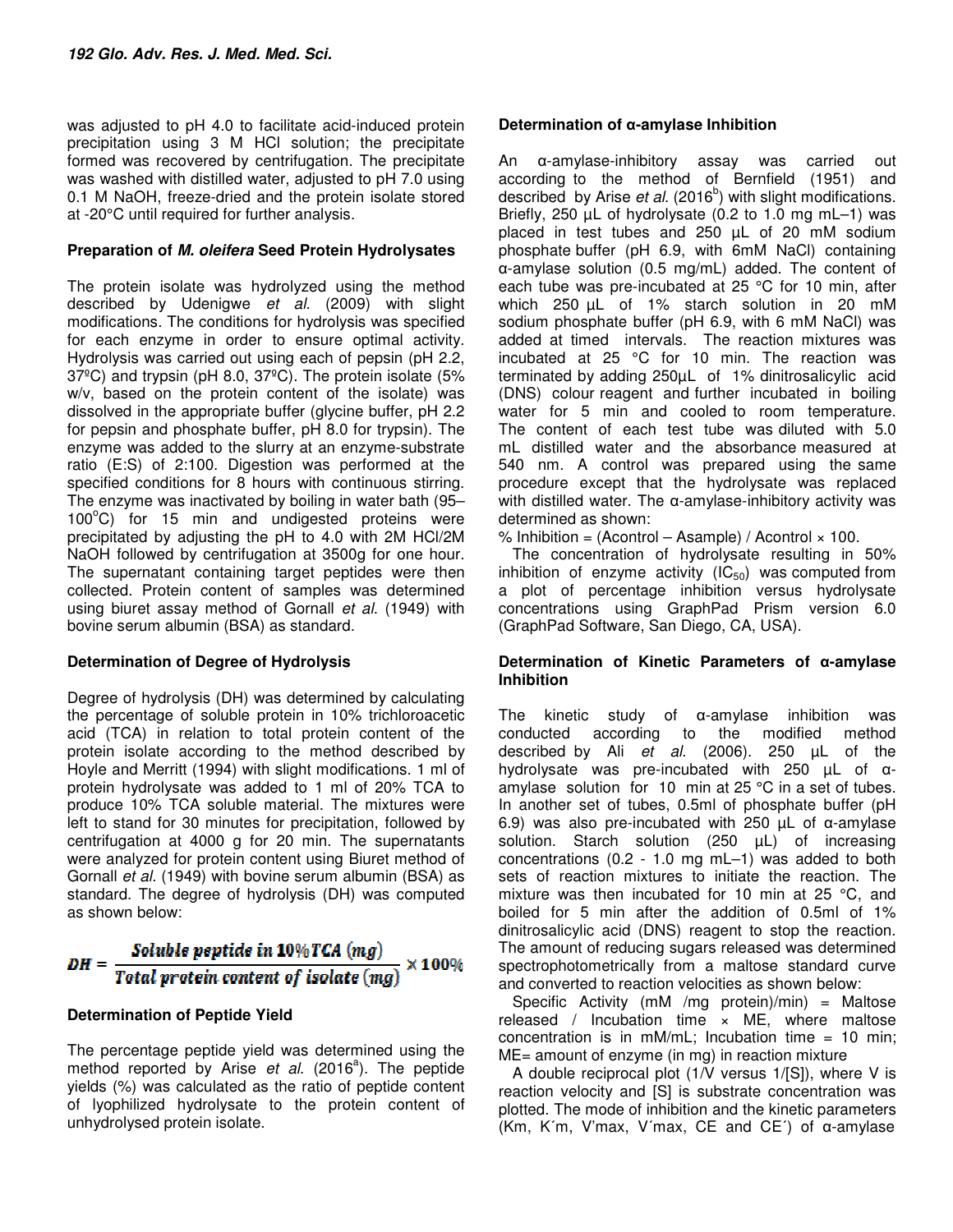inhibition by hydrolysates was determined by analysis of the double reciprocal plot. The inhibition constant (Ki) was determined using a web-server tool (http:// botdb.abcc.ncifcrf.gov/toxin/kiConverter.jsp) described by Cer *et al.,* (2009) which computes Ki values from experimentally determined  $IC_{50}$  for inhibitors of enzymes and of binding reactions between ligands and macromolecules.

## **Determination of Superoxide Radical Scavenging Activity (SRSA)**

The method described by Xie *et al.,* (2008) was used to determine SRSA. Samples (1 mg/mL final concentration) was each dissolved in 50 mM Tris–HCl buffer, pH 8.3 containing 1 mM EDTA and 80 µL was transferred into a clean test-tubes and 80 µL of buffer was added to the blank tube. This was followed by addition of 40 µL 1.5 mM pyrogallol (dissolved in 10 mM HCl) into each tube in the dark and the change in the rate of reaction was measured immediately at room temperature over a period of 4 min using a spectrophotometer at a wavelength of 420 nm. The superoxide scavenging activity was calculated using the equation:

Superoxide scavenging activity (%) =  $(\Delta Abs/min_b -$ ∆Abs/min<sub>s</sub>)/∆Abs/min<sub>b</sub> x 100 where b and s are blank and sample, respectively.

## **Determination of Ferric Reducing Antioxidant Power (FRAP)**

The ferric reducing power of the hydrolysates was measured according to a slightly modified method of Oyaizu (1986). An aliquot of 1 ml of different hydrolysate concentrations  $(0.2 - 0.8 \text{ mg/ml})$ ,  $(0.2 \text{ M PBS}, \text{ pH } 6.6)$ was mixed with 1 ml of 1% potassium ferric cyanide solution. The mixture was incubated at 50°C for 30 minutes followed by the addition of 1 ml 10% (w/v) TCA. 1 ml of the incubation mixture was added with 1 ml of distilled water and 0.2 ml of 0.1% (w/v) ferric chloride in test tubes. After a 10 min reaction time, the absorbance of resulting solution was read at 700 nm. Higher absorbance indicated stronger reducing power. Ascorbic acid was used as the reference antioxidant. An aqueous solution of known Fe (II) concentrations (FeSO<sub>4</sub> $-7H<sub>2</sub>O$ ; 2.0, 1.0, 0.5, 0.25 and 0.125mM) was used for calibration. Results were expressed as mM  $Fe<sup>2+</sup>/mq$ hydrolysate. All tests were performed in triplicate.

## **Statistical Analysis**

Results were expressed as mean of replicates ± standard error of mean. The data were statistically analyzed using One Way Analysis of Variance (ANOVA) and Duncan's multiple range tests. Differences were considered statistically significant at p<0.05 using GraphPad Prism version 6.0 (GraphPad Software, San Diego, CA, USA) and Microsoft Excel version 2013.

## **RESULTS**

## **Protein Yield of Isolate, Peptide Yield and Degree of Hydrolysis**

The protein yield of isolation, peptide yield and degree of hydrolysis are presented in Table 1. The yield of isolation of *M. oleifera* seed proteins was 18.60%. Peptide yield of hydrolysates obtained by pepsin and trypsin treatment were 77.720±1.045% and 75.979±1.393% respectively, while the degree of hydrolysis of hydrolysates obtained from peptic and tryptic digestion were found to be 26.933±0.668% and 10.305±0.072% respectively. Peptide yield of both hydrolysates were not significantly different (p<0.05) from each other while the degree of hydrolysis of peptic hydrolysates were significantly higher (p<0.05) than those of tryptic hydrolysates.

## **Alpha-amylase inhibitory Activity**

The α-amylase inhibitory activities of *M .oleifera* seed protein hydrolysates are shown in Figure 1. Both hydrolysates demonstrated a concentration-dependent inhibition of α-amylase, except for peptic hydrolysates showing a reduction at 0.8mg/ml. However, both hydrolysates showed percentage inhibitory activities above 50% at concentrations of 0.60mg/ml to 1.0mg/ml. Tryptic hydrolysates showed significantly higher (p<0.05) inhibitory activity at 0.2mg/ml, 0.8mg/ml and 1.0mg/ml, while peptic hydrolysates displayed a significantly higher(p<0.05) inhibitory activity at a concentration of 0.6mg/ml. The 50% α-amylase inhibitory concentrations(IC50) of *M. oleifera* seed protein hydrolysates are shown in Figure 2. The  $IC_{50}$  of peptic hydrolysates (0.547±0.074mg/ml) was not significantly different from that of tryptic hydrolysates (0.591±0.025mg/ml).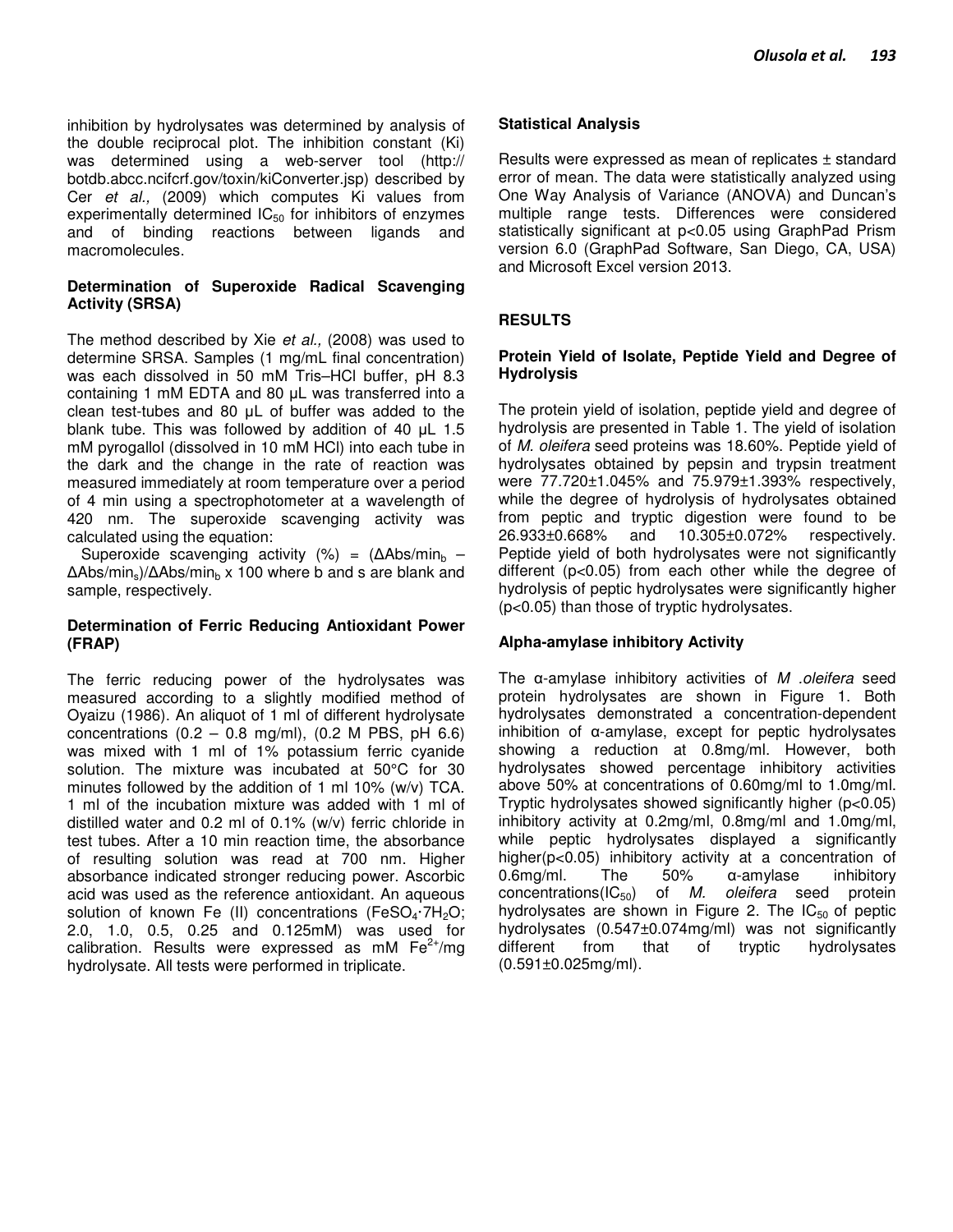**Table 1.** Yields of *M. oleifera* seed protein isolate, hydrolysates and degree of hydrolysis. Values are presented as means ± standard error of mean (SEM) of triplicate determinations. Values bearing different superscripts are significantly different at p<0.05.

| <b>Parameter/Samples</b>    | Yield of Isolation (%)   | Peptide Yield (%)          | Degree of Hydrolysis (%)          |  |
|-----------------------------|--------------------------|----------------------------|-----------------------------------|--|
| Protein Isolate             | 18.60%                   | $\overline{\phantom{0}}$   | $\overline{\phantom{0}}$          |  |
| Peptic Hydrolysates         | $\overline{\phantom{a}}$ | 77.720±1.045% <sup>a</sup> | $26.933 \pm 0.668\%$ <sup>a</sup> |  |
| <b>Tryptic Hydrolysates</b> | -                        | 75.979±1.393% <sup>a</sup> | $10.305 \pm 0.072\%$ <sup>p</sup> |  |



**Figure 1.** Percentage α-amylase inhibition by *M. oleifera* seed protein hydrolysates. Bars are expressed as means  $\pm$  standard error of mean (SEM) of triplicate determinations (n=3). Comparison is strictly within the same concentration value. Bars with the same letters do not differ significantly while values with different letters are significantly different from one another at p<0.05.



Figure 2. IC<sub>50</sub> values of α-amylase inhibition by *M. oleifera* seed protein hydrolysates. Bars are expressed as means ± standard error of mean (SEM) of triplicate determinations (n=3). Bars with the same letters do not differ significantly while values with different letters are significantly different from one another at p<0.05.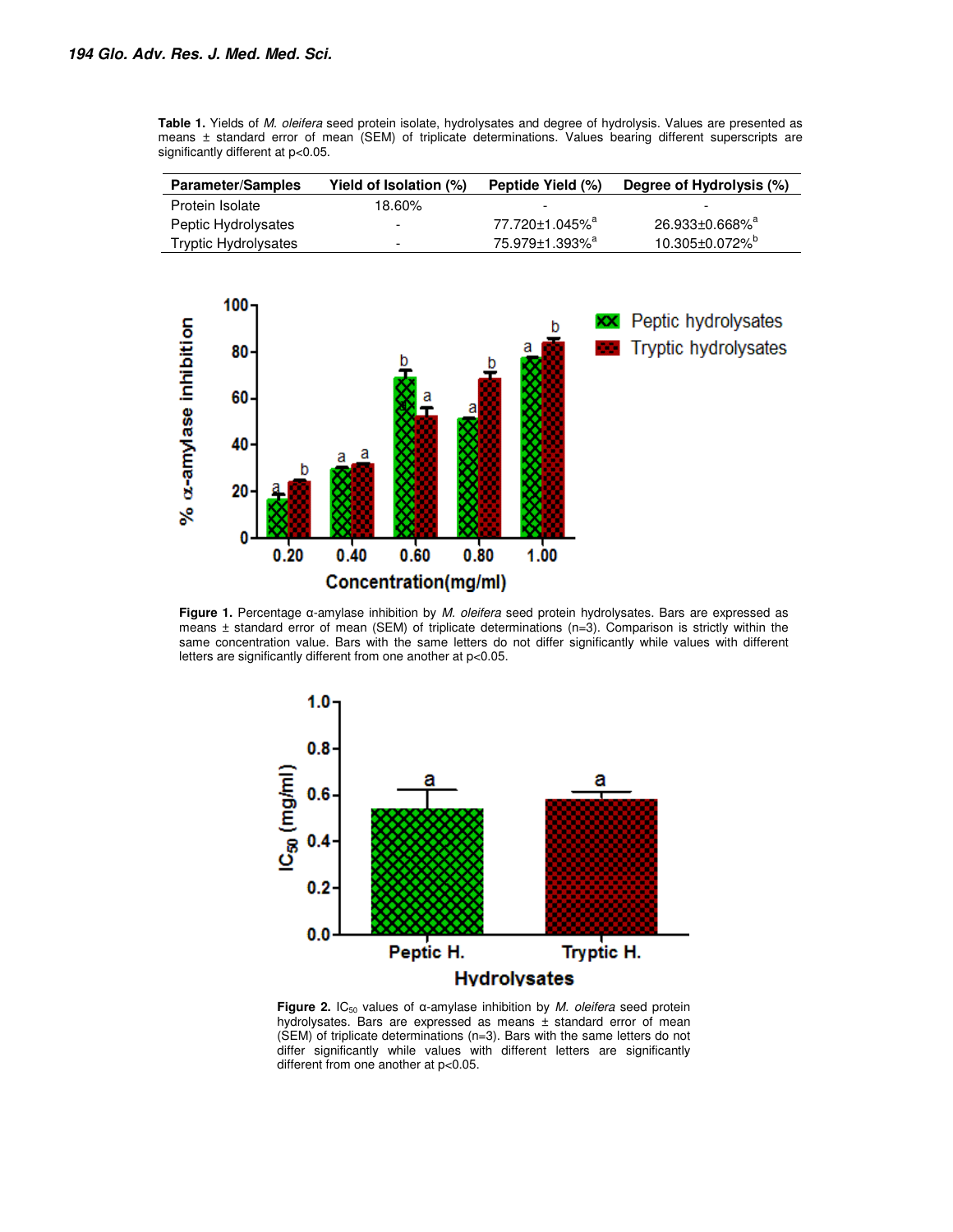**Table 2.** Kinetic parameters of α-amylase catalyzed hydrolysis of starch in the presence and absence of *Moringa oleifera* seed protein hydrolysates.

| <b>Kinetic Parameter</b>                         | No inhibitor             | Peptic Hydrolysates (mg/ml) |       | Tryptic hydrolysates (mg/ml) |        |
|--------------------------------------------------|--------------------------|-----------------------------|-------|------------------------------|--------|
|                                                  |                          | 0.5                         | 1.0   | 0.5                          | 1.0    |
| $K_m$ or $K_m$ (mg/ml)                           | 2.301                    | 1.044                       | 1.377 | 0.7644                       | 0.456  |
| $V_{\text{max}}$ or $V_{\text{max}}$ (mM/mg/min) | 25.974                   | 9.930                       | 9.497 | 8.123                        | 4.733  |
| CE (mmol/ml/min)                                 | 11.288                   | 9.515                       | 6.897 | 10.627                       | 10.379 |
| $K_i$ (mg/ml)                                    | $\overline{\phantom{a}}$ | 0.166                       |       | 0.179                        |        |

**Km/K'm –** Michaelis constant in the absence/presence of inhibitory hydrolysates**; Vmax/V'max –** Maximum velocity in the absence/presence of inhibitory hydrolysates; **CE** – Catalytic Efficiency; **Ki** – Enzyme-inhibitor dissociation constant.



**Figure 3.** Lineweaver-Burk plot of α-amylase inhibition by *Moringa oleifera* seed protein hydrolysates derived from peptic proteolysis.  $R^2$  – Coefficient of determination

#### **Kinetics of α-amylase Inhibition**

The effects of peptic and tryptic hydrolysates of *M. oleifera* seed proteins on the catalytic activity of αamylase in converting starch to maltose are shown in Figures 2 and 3. Kinetic parameters determined from Lineweaver-Burk plots in the absence and presence of two different concentrations of each of peptic and tryptic hydrolysates are summarized in Table 1. The km of the enzyme for its substrate was determined to be 2.301mg/ml of starch, while Vmax was 25.974 mmol/mg/min. The presence of increasing concentrations of the hydrolysates, appeared to have no effect on the

Km of the enzyme, while maximal velocity, Vmax and catalytic efficiency, CE of α-amylase were reduced in the presence of the hydrolysates. Tryptic hydrolysates showed a more reduced Vmax while the catalytic efficiency of the enzyme was more decreased in the presence of peptic hydrolysates.

The enzyme-inhibitor dissociation constant, ki, of αamylase inhibition by peptic hydrolysates (0.166mg/ml) was lower than that obtained for tryptic hydrolysates (0.179mg/ml). The mode of inhibition of peptic hydrolysates was the uncompetitive type of mixed inhibition while tryptic hydrolysates displayed a simple uncompetitive inhibition mechanism.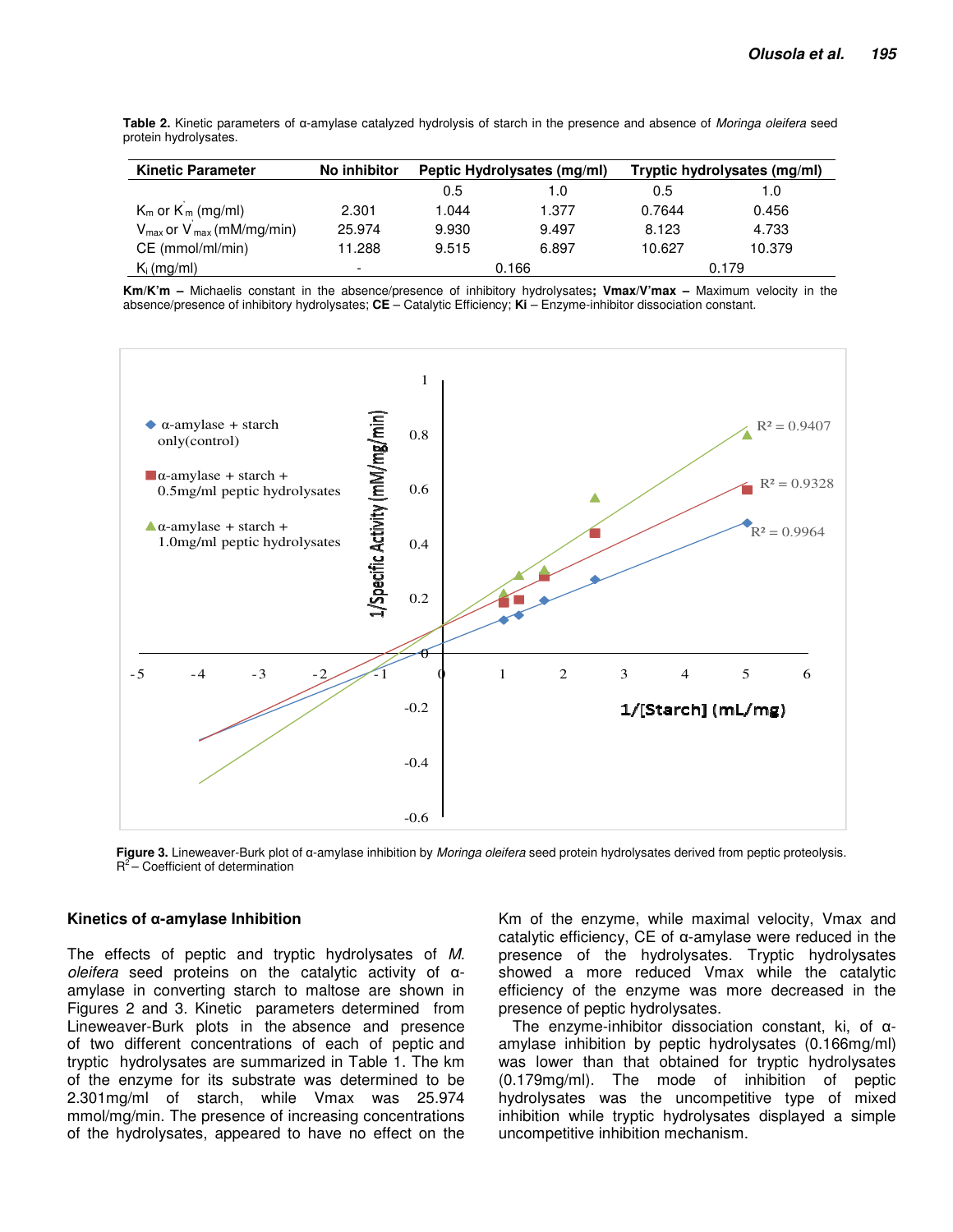

**Figure 4.** Lineweaver-Burk plot of α-amylase inhibition by *Moringa oleifera* seed protein hydrolysates derived from tryptic proteolysis.  $R^2$  – Coefficient of determination

## **Ferric Reducing Antioxidant Power**

The ferric reducing antioxidant properties of ascorbate (control) and *Moringa oleifera* seed protein hydrolysates are illustrated in Figure 5. All samples displayed a concentration-dependent increase in ferric reducing power. All hydrolysates had significantly (p<0.05) reduced antioxidant activities at different concentrations when compared to ascorbate. However, peptic hydrolysates had significantly (p<0.05) higher antioxidant activities than tryptic hydrolysates at all concentrations.

#### **Superoxide Radical Scavenging Activity**

The superoxide radical scavenging activities of ascorbate and *M. oleifera* seed protein hydrolysates are presented in Figure 6. Tryptic hydrolysates had significantly (p<0.05) higher scavenging activity at a concentration range of 0.2-1.0mg/ml when compared to peptic hydrolysates. Figure 7 shows EC<sub>50</sub> values of *M. oleifera* seed protein hydrolysates in scavenging superoxide radical, as compared to ascorbate (control). Peptic hydrolysates scavenged the radical to a 50% inhibition at



**Figure 5.** Ferric Reducing Antioxidant Properties of *M. oleifera* Seed Protein Hydrolysates.

Bars are expressed as means ± standard error of mean (SEM) of triplicate determinations (n=3). Comparison is strictly within the same concentration value. Bars with the same letters do not differ significantly while values with different letters are significantly different from one another at p<0.05.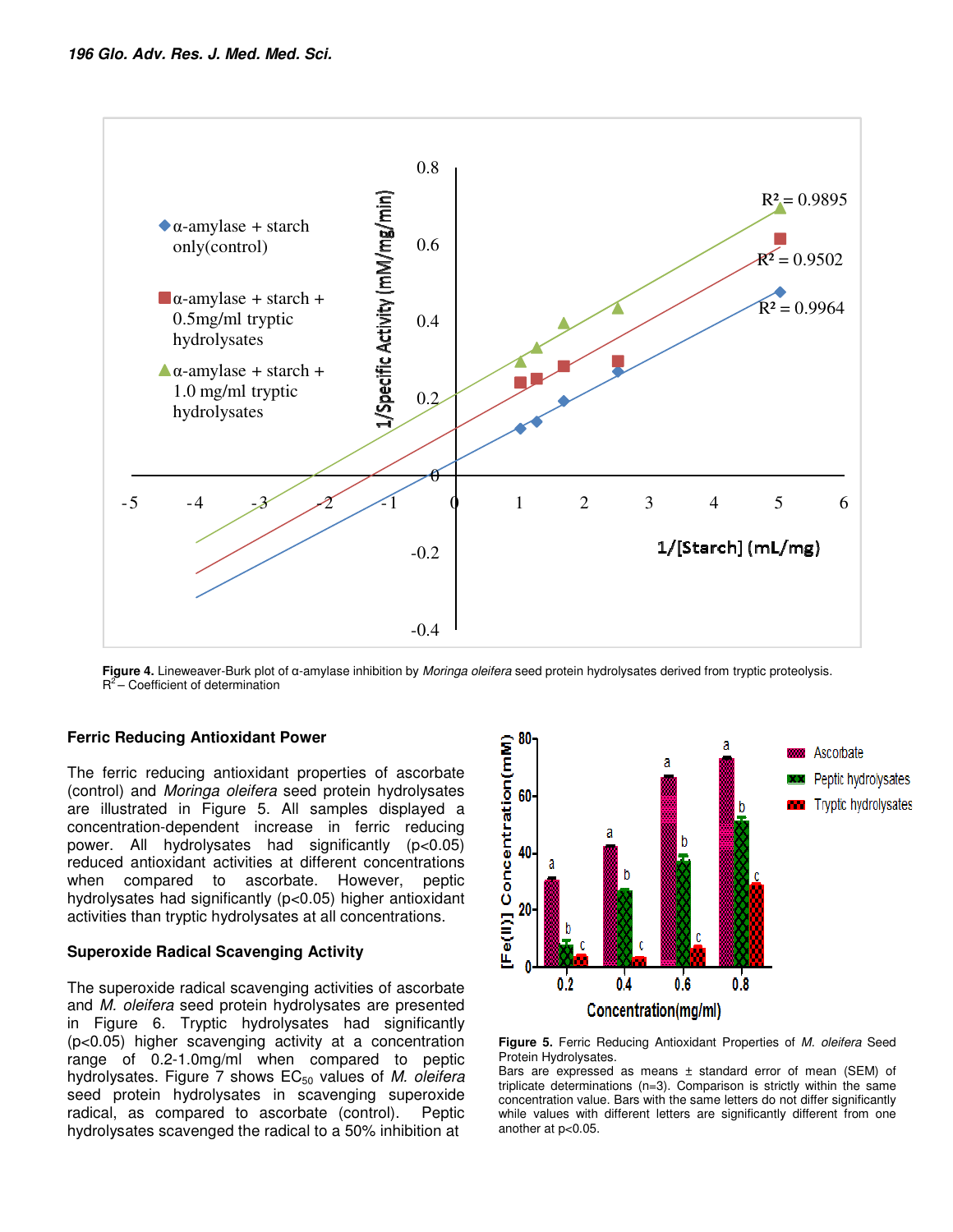

**Figure 6.** Superoxide radical scavenging activities of *M. oleifera* seed protein hydrolysates. Points on the graph are expressed as means± standard error of mean (SEM) of triplicate determinations (n=3).



Figure 7. EC<sub>50</sub> Values of *M. oleifera* seed protein hydrolysates in scavenging superoxide radical.

Bars are expressed as means  $\pm$  standard error of mean (SEM) of triplicate determinations (n=3). Bars with the same letters do not differ significantly while values with different letters are significantly different from one another at p<0.05.

a concentration of 1.027±0.037mg/ml, while tryptic hydrolysates had 50% scavenging activities at a concentration of 0.106±0.005mg/ml. Tryptic hydrolysates had  $IC_{50}$  values comparable to ascorbate, while peptic hydrolysates had a significantly ( $p < 0.05$ ) higher  $IC_{50}$ value when compared to those of control and tryptic hydrolysates.

#### **DISCUSSION**

#### **Protein Yield of Isolate, Peptide Yield and Degree of Hydrolysis**

Several methods exist for isolation of proteins, such that alkaline extraction and isoelectric precipitation has been reported to be the most efficient (Pedroche *et al.,* 2004). Despite studies suggesting that protein content of *M.*  *oleifera* seeds ranges between 33% and 36% (Gopalakrishnan *et al.,* 2016, Mune Mune *et al.,* 2016), the percentage protein yield of isolation obtained for *M.oleifera* seed proteins was 18.60%. This is slightly lower than 19.80% and 18.91% recorded for another study on *M.oleifera* seed proteins (Garza *et al.,* 2017) and *Citrullus lanatus* seed proteins (Arise *et al.,* 2016<sup>b</sup>) respectively. The obviously low value may be as a result of the nature of proteins in the seed. Oil seeds are known to contain proteins such as globulins, albumins and glutelins (Salunkhe *et al.,* 1992, Wani *et al.,* 2011) and as a result, proteins which are soluble in dilute acid, such as albumin may have been lost, leaving behind the insoluble globulins to constitute the major portion of the protein isolate.

Peptide yield is a useful parameter that can be utilized to determine the efficiency of the overall process of hydrolysis (Alashi *et al.,* 2014). Peptic hydrolysates had a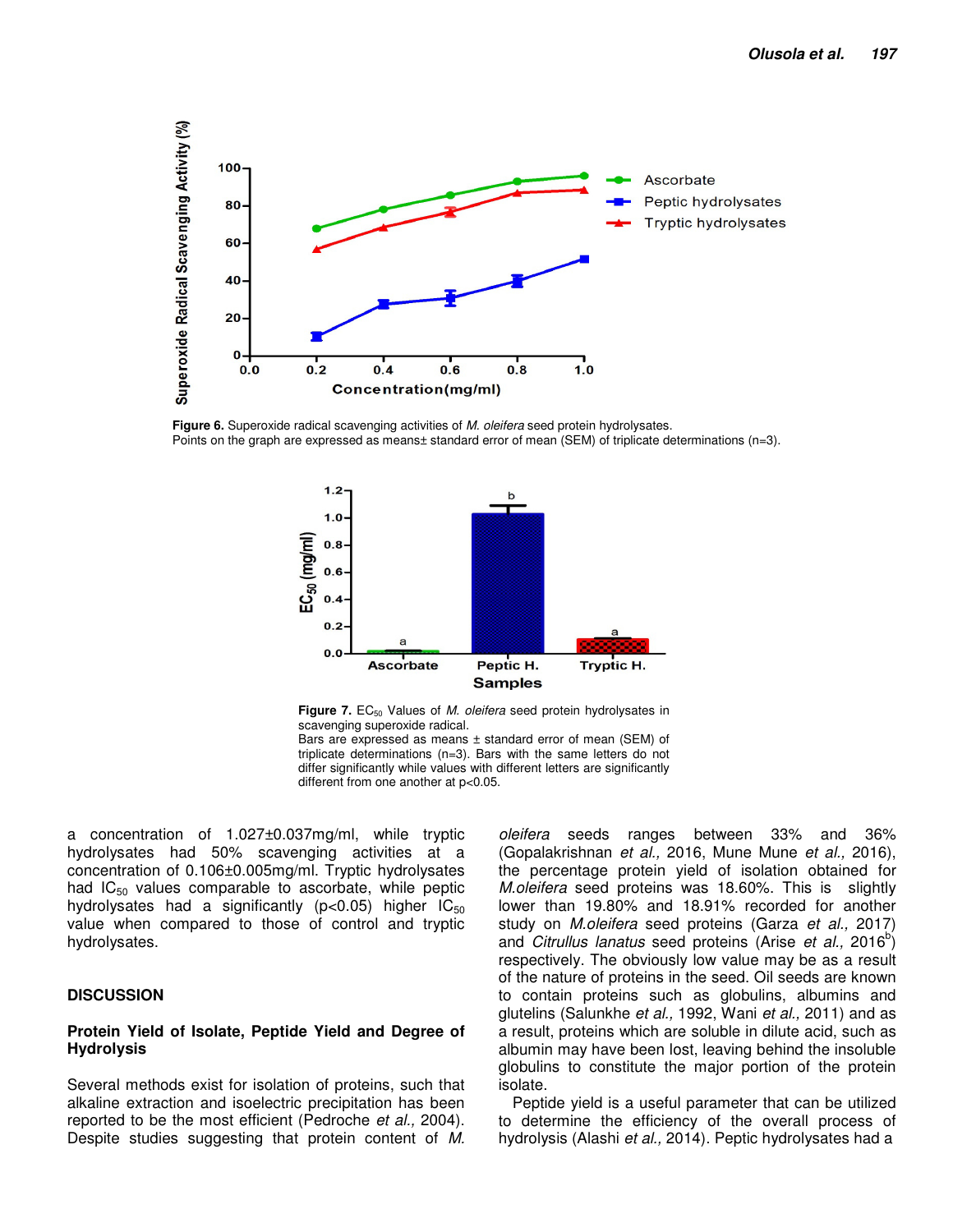higher peptide yield of 77.72% and this is significantly higher than 68.90% and 55.0% obtained by Arise *et al.,* (2016<sup>b</sup>) and Alashi et al., (2014) for watermelon seed protein hydrolysates and canola seed meal protein hydrolysates respectively. The relatively high yield obtained indicate that most of the proteins in *M.oleifera* seeds were susceptible to enzymatic hydrolysis by pepsin and could be converted into peptide products, which would be beneficial economically for industrial purposes. In addition, *M.oleifera* seeds are particularly rich in hydrophobic amino acid residues (Mune Mune *et al.,* 2016), and pepsin is an endoprotease which cleaves peptide bonds at C-terminal residues of hydrophobic amino acids (Voet and Voet, 2004). This may further explain the reason why peptic hydrolysates has slightly higher peptide yield when compared to tryptic hydrolysates. Tryptic hydrolysates have a yield of 75.98%, which is significantly higher than 41.38% obtained from watermelon seed protein hydrolysates. Trypsin is known to have specificity for lysine and arginine (Voet and Voet, 2004)., and *M.oleifera* seeds have a considerable amount of these amino acids (Mune Mune *et al.,* 2016), hence this may account for the high peptide yield obtained.

The degree of hydrolysis (DH) is a measure of the number of cleaved peptide bonds in a protein hydrolysate. DH can affect the molecular sizes and amino acid compositions of the peptides and thereby affect the biological activities of the peptides formed during hydrolysis. Therefore, the DH is an important parameter in determining the functional properties of protein hydrolysate preparations (Jamdar *et al.,* 2010). The degree of hydrolysis obtained for peptic hydrolysates (26.93±0.67%) at an enzyme-substrate ratio of 2:100 was higher than 19.38±0.86% (E:S of 1:100) obtained for watermelon seed protein hydrolysates (Arise *et al.,* 2016<sup>b</sup>) and 8% (E:S of 4:100) for hemp seed peptic protein hydrolysates (Malomo *et al.* 2015). However, the degree of tryptic hydrolysis (10.31±0.07%, E:S 2:100) was lower than 26.26 ±0.27% obtained for tryptic hydrolysates of watermelon seed protein hydrolysates (Arise *et al.,* 2016<sup>b</sup>). This could be as a result of conditions such as nature of the protein source, enzymesubstrate ratio and the conditions of hydrolysis.

## **Alpha-amylase Inhibitory Activity and Kinetics of Inhibition**

Although there are several reports about α-amylase inhibitory activities of various plant extracts, there is limited information on protein hydrolysates and peptides with α-amylase inhibitory activities. The results showed that the hydrolysates demonstrated a concentration dependent increase in percentage α-amylase-inhibitory activity, with tryptic hydrolysates having a stronger inhibitory effect (84.18%) than peptic hydrolysates (77.59%) at a final concentration of 1.0mg/ml, but their

 $IC_{50}$  values were not significantly different from each other. The 84.18% inhibition of  $\alpha$ -amylase by tryptic hydrolysates is slightly higher than 82.97% inhibition of the same enzyme obtained for tryptic hydrolysates of Citrullus lanatus seed proteins(Arise *et al.*, 2016<sup>b</sup>), although that was obtained at a concentration of 2.0mg/ml. In the same vein, the extent of inhibition by peptic hydrolysates in this study is comparatively higher than 70.19% reported by Arise *et al* (2016<sup>b</sup>) for peptic hydrolysates of *Citrullus lanatus* seed proteins. This may indicate that oil seed proteins could release bioactive peptides with potent α-amylase-inhibitory potentials when digested with trypsin. According to Sumitani *et al.,* (2000), tyrosine, arginine and tryptophan residues are required for the inhibition of α-amylase. Arise and co-workers (2016<sup>b</sup>) also suggested that  $\alpha$ -amylase binds to peptides containing cationic and branched chain residues such as Phe, Tyr, Trp and Lys. This could, in part, explain the reason why peptic hydrolysates also have a high αamylase-inhibitory activity, since pepsin is known to cleave at C-terminals of hydrophobic amino acid residues.

The kinetic parameters determined from the doublereciprocal plots in Figures 3 and 4, were summarized in Table 1; and they suggest that the km of  $\alpha$ -amylase in the absence of inhibiting hydrolysates is 2.301 mg/ml of starch which is comparatively higher than 1.3 mg/ml (Irshad *et al.,* 2012) and 1.4 mg/ml (Acharya *et al.,* 2014**)** for α-amylases obtained from *Ganoderma tsugae* and *Aspergillus oryzae* respectively, but lower than 6.639mg/ml reported by Arise et al, (2016<sup>b</sup>) for *Bacillus licheniformis* α-amylase. The peptic hydrolysates demonstrated uncompetitive subtype of mixed inhibition of α-amylase, even as tryptic hydrolysates showed a simple uncompetitive inhibition mechanism. These were reflected in the catalytic parameters obtained at different concentrations. For peptic hydrolysates, this indicates that the peptides that made up the hydrolysates could bind α-amylase in both its free and starch bound forms, but having higher affinity for the enzyme in its starchbound form than in its free form. Tryptic hydrolysates displayed an uncompetitive inhibition mechanism, implying that they bind α-amylase in its starch-bound form and not in its free form. This could mean that the hydrolysates might bind to other sites distinct from the catalytic sites, resulting in progressive reduction or loss of activity with increasing concentrations. The kinetic data in Table 2 showed a concentration-dependent reduction in Vmax and CE of α-amylase for both hydrolysates. Ki values suggest that peptic hydrolysates had higher binding affinity for α-amylase than tryptic hydrolysates. The ki of 0.166mg/ml obtained for peptic hydrolysates was relatively higher than 0.042mg/ml reported for *Citrullus lanatus* seed protein hydrolysates derived from peptic digestion (Arise *et al,* 2016<sup>b</sup>), while the binding constant of 0.179mg/ml determined for tryptic hydrolysates was lower than 0.449mg/ml reported by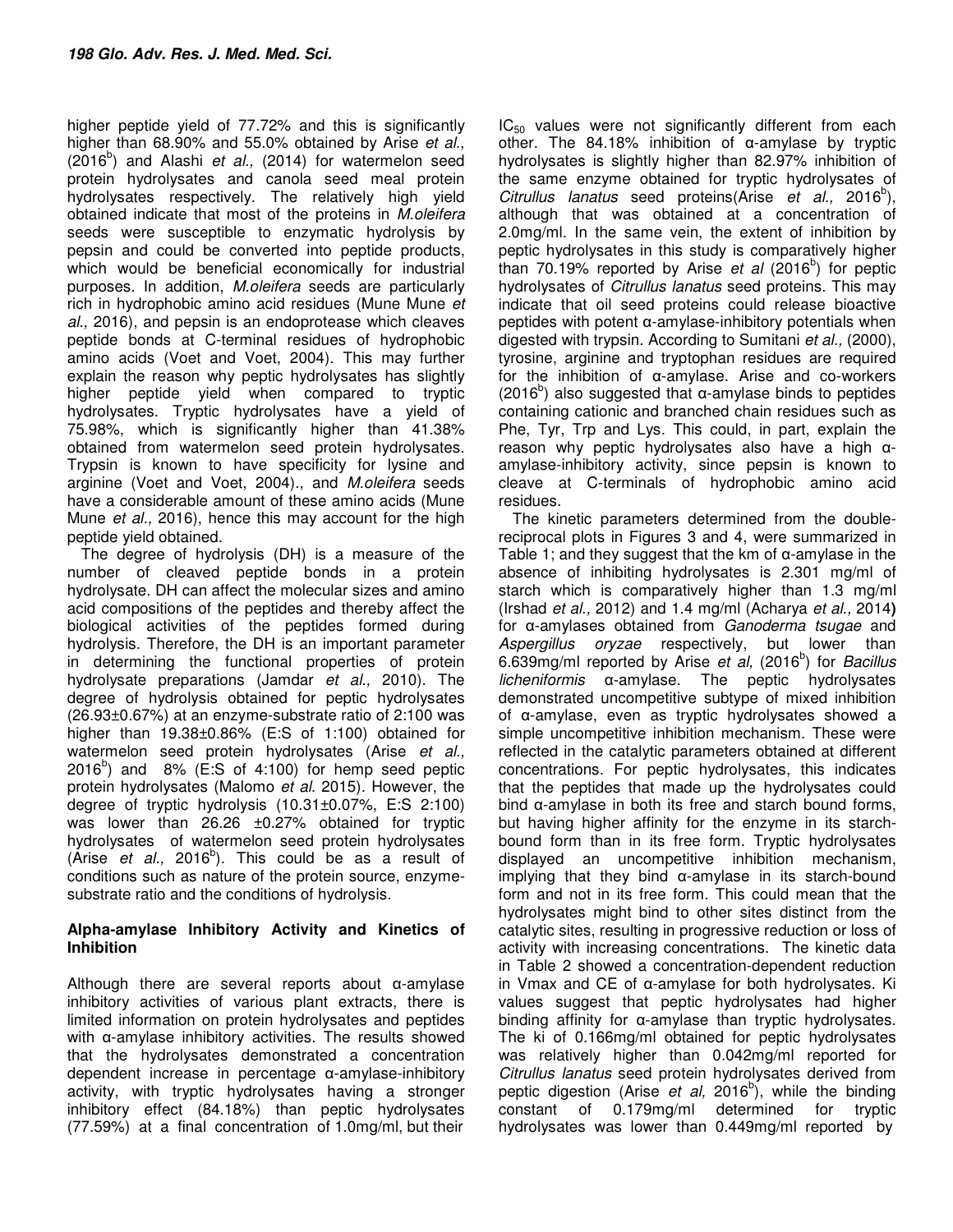Arise *et al,* (2016<sup>b</sup>) for tryptic digests of *Citrullus lanatus* seed protein hydrolysates. This lends credence to the position of Sumitani *et al.,* (2000) that specific amino acid residues on peptides are required for α-amylase inhibition.

## **Ferric Reducing Antioxidant Power**

Ferric reducing antioxidant power assay is often utilized in evaluating the ability of natural antioxidants such as flavonoids, polyphenols and protein hydrolysates to donate protons (Yildrim *et al.,* 2000). The ability of bioactive compounds to reduce ferric ions has a strong correlation with their antioxidative properties. In this study, both hydrolysates demonstrated a concentrationdependent increase in  $Fe<sup>3+</sup>$ -reducing property, but these were low when compared with ascorbate. However, Fe<sup>3+</sup> reducing activities of *M. oleifera* seed protein hydrolysates was higher than what was reported by Razali *et al.*, (2015) and Arise *et al.*, (2016<sup>b</sup>) for cobia skin gelatin hydrolysates and *Citrullus lanatus* seed protein hydrolysates respectively. The relatively low ferric reducing power of these hydrolysates when compared to ascorbate may be attributed to the relatively low amount of sulfur-containing aminoacyl residues in the hydrolysates, which would have otherwise contributed positively to antioxidative activity by donating protons to ferric ions in the reaction medium (Udenigwe and Aluko, 2011, Lopez-Barrios *et al.,* 2014). The results also showed that peptic hydrolysates showed better ferric reducing properties than tryptic hydrolysates at all concentrations. Similar trend was also observed for *Citrullus lanatus* seed protein hydrolysates (Arise *et al.,*  $2016<sup>b</sup>$ ) A number of reports have shown that there may be a direct correlation between degree of hydrolysis and ferric-reducing power, indicating that smaller peptides often exhibit higher reducing power (Vastag *et al.* 2011) and since peptic hydrolysates have a higher degree of hydrolysis than tryptic hydrolysates, this could be responsible for the comparatively higher  $Fe<sup>3+</sup>$ -reducing property demonstrated by peptic hydrolysates. In addition, Udenigwe and Aluko (2011) had reported that sulfur-containing and acidic amino acid residues are positive contributors to ferric reducing properties of peptides while positively charged amino acid residues such as lysine and arginine have very weak effects. Okereke and Akaninwor (2013) reported that *M. oleifera* seeds are abundant in acidic amino acids. Pepsin cleaves at C-terminal residues of hydrophobic amino acids, and to a lesser extent acidic amino acids (Voet and Voet, 2004), yielding peptides with acidic aminoacyl residues that could donate protons to ferric ions, reducing them in the process, thus accounting for better reducing properties than tryptic hydrolysates. Trypsin on the other hand, cleaves peptides at C-terminals of arginine and lysine (Voet and Voet, 2004), producing peptides with positively charged residues, which in turn contribute weakly to the reduction of ferric ions (Udenigwe and

Aluko, 2011).

## **Superoxide Radical Scavenging Activity**

Superoxide anion radical is released during normal enzymatic redox reactions in living systems(Alashi *et al.,* 2014) and its overproduction has proven to be very harmful to cellular components such as cell membranes, DNA and proteins, and can damage cells and tissues, leading to disease (Sun *et al.,* 2013). It is widely used in evaluating the antioxidative effects of naturally occurring compounds (Alashi *et al.,* 2014). In this study, both hydrolysates demonstrated significantly different superoxide radical scavenging properties. Hydrolysates from tryptic digestion showed better superoxide scavenging activity than peptic hydrolysates, and in a manner comparable to ascorbic acid. This is also reflected in their  $IC_{50}$  values, such that tryptic hydrolysates had lower scavenged the radical to a 50% extent at a concentration comparable to that obtained by ascorbic acid, but higher than that of peptic hydrolysates. This result correlates with earlier reports (Alashi *et al.,* 2014), which indicated that tryptic hydrolysates had better superoxide scavenging activities than peptic hydrolysates of canola seed proteins. A previous work has shown that acidic amino acids are negative contributors to superoxide scavenging activity of protein hydrolysates while lysine and leucine residues have positive effects in neutralizing superoxide radicals (Udenigwe and Aluko, 2011). Also, Li and Li (2013) reported that the C-terminal aminoacyl residue of a peptide plays an important role in antioxidant activity. The release of peptides with Cterminal lysine residues by trypsin may explain the increased superoxide scavenging properties of tryptic hydrolysates, whereas pepsin being less specific, likely yielded peptides with acidic residues that resulted in low superoxide scavenging effects. Also, the  $IC_{50}$  values suggest that a higher concentration of peptic hydrolysates would be needed to achieve the same level of inhibition as tryptic hydrolysates and ascorbic acid.

## **CONCLUSION**

The subjection of *M.oleifera* seed proteins to proteolytic digestion by pepsin and trypsin yielded hydrolysates which exhibited potent alpha-amylase inhibitory activities and antioxidant effects. Peptic hydrolysates showed better α-amylase inhibitory properties and ferric reducing activities, while tryptic hydrolysates demonstrated more effective superoxide scavenging activities. These results indicate that both hydrolysates may have immense potentials as sources of novel antidiabetic peptides and food additives which could serve as cost-effective alternatives to current therapies. Fractionation of the hydrolysates and their characterization of resulting peptides are required to further elucidate the various mechanisms by which the peptides elicit their effects.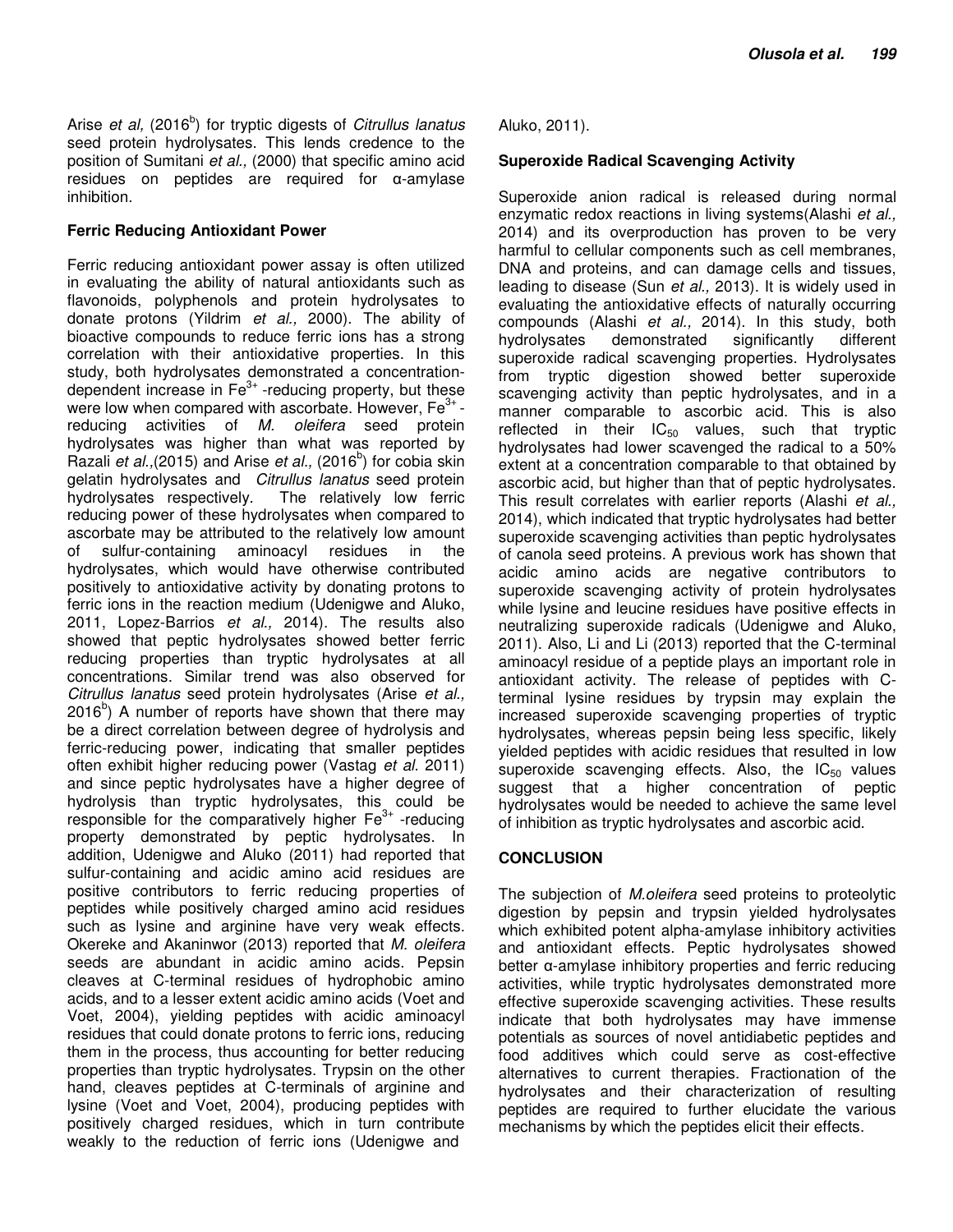#### **REFERENCES**

- Acharya DK, Shah IJ, Gami PN, Shukla RM (2014). Optimization for αamylase production by *Aspergillus oryzae* using submerged fermentation technology. *Basic Res. J. Microbiol.* 1(4): 01-10
- Alashi AM, Blanchard CL, Mailer RJ, Agboola SO, Mawson AJ, He R, Malomo SA, Girgih AT, Aluko RE (2014). Blood pressure lowering effects of Australian canola protein hydrolysates in spontaneously hypertensive rats. *Food Research International* 55: 281-287.
- Ali H, Houghton PJ, Soumyanath A (2006). Alpha-amylase inhibitory activity of some Malaysian plants used to treat diabetes, with particular reference to *Phyllanthus amarus*. *J. Ethnopharmacol.*  107: 449–455
- Anwar F, Latif S, Ashraf M, Gilani AH (2007). Moringa oleifera: A food plant with multiple medicinal uses. *Phytother Res.* 21(1):17–25.
- Arise RO, Yekeen AA, Ekun OE (2016<sup>b</sup>). *In vitro* antioxidant and αamylase inhibitory properties of watermelon seed protein hydrolysates. *Environ. Experimental Biol.* 14: 163–172
- Arise RO, Yekeen AA, Ekun OE, Olatomiwa OJ (2016<sup>a</sup>). Angiotensin-I converting enzyme-inhibitory, antiradical and hydrogen peroxidescavenging properties of *Citrullus lanatus* seed protein hydrolysates. *Ceylon J. Sci*. 45: 39–52.
- Bernfield P (1951). Enzymes of starch degradation and synthesis. *Adv. Enzymol.* 12: 379–380.
- Cer RZ, Mudunuri U, Stephens R, Lebeda FJ (2009). IC<sub>50</sub>-to-Ki: a webbased tool for converting  $IC_{50}$  to Ki values for inhibitors of enzyme activity and ligand binding. *Nucleic Acids Research* Vol. 37, Web Server issue W441–W445
- Chandra K, Salman AS, Mohd A, Sweety R, Ali KN (2015). Protection against FCA Induced Oxidative Stress Induced DNA Damage as a Model of Arthritis and In vitro Anti-arthritic Potential of Costus speciosus Rhizome Extract. *www.ijppr.com Int. J. Pharm. Phytochem. Res.* 7(2): 383-389.
- Divi SM, Bellamkonda R, Dasireddy SK (2012). Evaluation of antidiabetic and antihyperlipedemic potential of aqueous extract of Moringa oleifera in fructose fed insulin resistant and STZ induced diabetic wistar rats: a comparative study, *Asian J. Pharm. Clin. Res.* 5: 67–72.
- Garza NG, Koyoc JA, Castillo JA, Zambrano EA, Ancona DB, Guerrero LC, Garcia SR (2017). Biofunctional properties of bioactive peptide fractions from protein isolates of moringa seed (*Moringa oleifera*). *J. Food Sci. Technol.* s13197-017-2898-8
- Girgih AT, He R, Hasan FM, Udenigwe CC, Gill TA, Aluko RE (2015). Evaluation of the in vitro antioxidant properties of a cod (*Gadus morhua*) protein hydrolysate and peptide fractions. *Food Chem.*173: 652–659.
- Gopalakrishnan L, Doriya K, Kumar DS (2016). *Moringa oleifera*: A review on nutritive importance and its medicinal application. *Food Science and Human Wellness* 5:49–56
- Gornall AG, Bardawill CJ, David MM (1949). Determination of serum proteins by means of the biuret reaction. *J. Biol. Chem.* 177: 751– 766.
- Hoyle NT, Merritt JH (1994). Quality of fish protein hydrolysate from Herring *(Clupea harengus*. *J. Food Sci.* 59: 76-79.
- Jamdar SN, Rajalakshmi V, Pednekar MD, Juan F, Yardi V, Sharma A (2010). Influence of degree of hydrolysis on functional properties, antioxidant activity and ACE in hibitory activity of peanut protein hydrolysate. *Food Chem. 121*: 178–184.
- Leone A, Spada A, Battezzati A, Schiraldi A, Aristil J, Bertoli S (2016). *Moringa oleifera* Seeds and Oil: Characteristics and Uses for Human Health. *Int. J. Mol. Sci.*17: 2141
- Li Y, Li B (2013). Characterization of structure–antioxidant activity relationship of peptides in free radical systems using QSAR models: Key sequence positions and their amino acid properties. *J. Theoretical Biol. 318:29–43*
- Liu S Wang W, Zhang J, Yang X, Lee ET, He Y, Piao J, Yao C, Zeng Z, Howard BV, Fabsitz RR, Best L (2011). Prevalence of diabetes and Impaired Fasting glucose in Chinese adults , China National Nutrition and Health Survey, 2002. *Preventing Chronic Disease.* 8(1): A13
- Lopez-Barrios L, Gutierrez-Uribe JA, Serna-Saldıvar SO (2014). Bioactive Peptides and Hydrolysates from Pulses and Their Potential Use as Functional Ingredients. *J. Food Sci.* 79(3): 273-283
- Madubuike PC, Nwobu DN, Nwajiobi CC, Ezemokwe DE (2015). Proximate Analysis of *Moringa Oleifera* Seed and Characterization of The Seed Oil. *Int. J. Basic and Appl. Sci.* 4(1): pp. 71-80.
- Malomo S, Onuh J, Girgih A, Aluko R (2015). Structural and antihypertensive properties of enzymatic hemp seed protein hydrolysates. *Nutrients* 7: 7616–7632.
- Mune Mune MA, Nyobe EC, Bassogog CB, Minka SR (2016). A comparison on the nutritional quality of proteins from *Moringa oleifera*  leaves and seeds *Cogent Food & Agriculture* 2: 1213618
- Okereke CJ, Akaninwor JO (2013). The protein quality of raw leaf, seed and root of *Moringa oleifera* grown in Rivers State, Nigeria. *Annals of Biol. Res.* 4 (11):34-38
- Oyaizu M (1986). Studies on products of browning reactions: antioxidative activities of 581 products of browning reaction prepared from glucosamine. *Jap. J. Nutr.* 44: 307–315.
- Pedroche J, Yust MM, Lqari H, Giron-Calle J, Alaiz M, Vioque J, Millan F (2004). *Brassica carinata* protein isolates: chemical composition, protein characterization and improvement of functional properties by protein hydrolysis. *Food Chem.* 88(3):337–346
- Piero MN, Nzaro GM, Njagi JM (2014). Diabetes mellitus a devastating metabolic disorder. *Asian J. Biomed. Pharm. Sci.* 04  $(40):1 - 7$ .
- Rahimi-Madiseh M, Malekpour-Tehrani A, Bahmani M, Rafieian-Kopaei M (2016). The research and development on the antioxidants in prevention of diabetic complications. *Asian Pacific J. Tropical Med.*  9(9): 825–831
- Razali AN, Amin AM, Sarbon NM (2015). Antioxidant activity and functional properties of fractionated cobia skin gelatin hydrolysate at different molecular weight. *Int. Food Res. J. 22(2): 651-660*
- Salunkhe DK, Chavan JK, Adsule RN, Kadman SS (1992). Peanuts.<br>Ch. 5 in "World Oil Seeds: Chemistry, Technology and Seeds: Chemistry, Technology and Utilization". Van Nostrand Reinhold, NY
- Siddhuraju P, Beck K (2003). Antioxidant properties of various solvent extract of total phenolic constituent from three different agrochemical origins of drumstick tree (*Moringa Oleifera Lam*) *J. Agric Food Chem.* Vol. 15, pp 2144 – 2155.
- Sumitani J, Hattori N, Nakamura Y, Okuda Y, Kawaguchi T, Arai M (2000). The Conserved Tryptophan-Arginine-Tyrosine Motif of a Proteinaceous α-Amylase Inhibitor T-76 from *Streptomyces nitrosporeus* Is Important for Inhibition of Animal a-Amylases but not for an α-Amylase from *Bacillus sp*. No. 195. *J. Biosci. Bioengin.*  90(1):74-80
- Sun S, Ma M, Lin Q, Yang T, Niu H (2013). Systematic Investigation of Antioxidant Activity of Egg White Protein Hydrolysates Obtained by Pepsin. *Adv. J. Food Sci. Technol. 5(1): 57-62.*
- Udenigwe CC, Aluko RE (2011). Chemometric analysis of the amino acid requirements of antioxidant food protein hydrolysates. *Int. J. Molecular Sci.* 12: 3148–3161.
- Udenigwe CC, Lin Y, Hou W, Aluko RE (2009). Kinetics of the inhibition of renin and angiotensin I-converting enzyme by flaxseed protein hydrolysate fractions. *J. Functional Foods.* I: 199- 207.
- Vastag Z, Popovic L, Popovic S, Krimer V, Pericin D (2011). Production of enzymatic hydrolysates with antioxidant and angiotensin-I converting enzyme inhibitory activity from pumpkin oil cake protein isolate. *Food Chem.* 124: 1316–1321
- Voet D, Voet J (2004). Biochemistry (3rd ed.). *John Wiley & Sons. pp. 167–168.*
- Wang L, Zhang XT, Zhang HY, Yao HY, Zhang H (2010). Effect of *Vaccinium bracteatum Thunb.* leaves extract on blood glucose and plasma lipid levels in streptozotocin-induced diabetic mice. *J. Ethnopharmacol.* 130:465–469
- Wani AA, Sogi DS, Singh P, Wani IA, Shivhare US (2011). Characterisation and Functional Properties of Watermelon (Citrullus lanatus) Seed Proteins. *J. Agric. Food Chem.* 91: 113- 121.
- Wani AA, Sogi DS, Singh P, Wani IA, Shivhare US (2011). Characterisation and functional properties of watermelon (Citrullus lanatus) seed proteins. *J. Sci. Food Agric*. 91: 113–121.
- Xie Z, Huang J, Xu X, Jin Z (2008). Antioxidant activity of peptides isolated from alfalfa leaf protein hydrolysate. *Food Chem.*111: 370– 376.